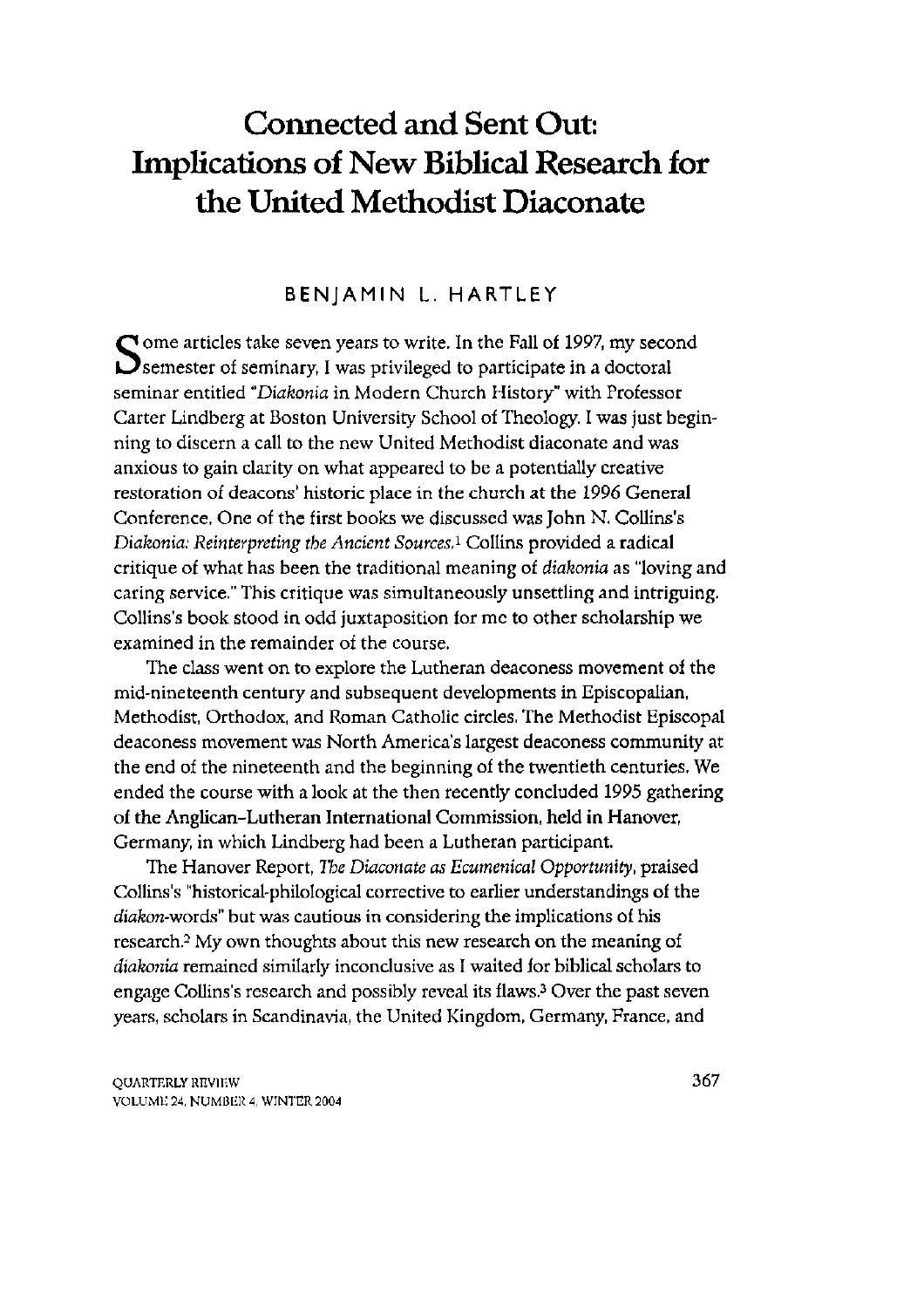North America have done so; and few have countered his findings. The most ringing endorsement of his research came in 2000, when a respected Greek-English lexicon largely adopted Collins's views published earlier in *Diakonia.<sup>4</sup>*

In his *Serve the Community of the Church* biblical scholar Andrew D. Clarke has recently provided one of the few criticisms of Collins's work.<sup>5</sup> Clarke argues that Paul's use of *diakon-terms* and of *doulos* in his metapho r of slavery (1 Cor. 9:19 and 2 Cor. 4:5) illustrates that Paul had a servile understanding of his own ministry. Such a reading, however, can be contested by biblical scholarship done by Dale B. Martin and Murray J. Harris, who have both maintained that Paul's use of the slavery metaphor was a way of affirming his "authority derived from status by association" with Christ.<sup>6</sup> Collins's main point of contention with Clarke is Clarke's portrayal of *diakon-terms* in Paul as having "slavish connotations." Collins argues that Clarke inappropriately transfers the meaning of the *diakon*terms in the Gospels to the entirely different context of Pauline literature.<sup>7</sup>

The purpose of this article is to explore the implications of Collins's research for the United Methodist Order of Deacons. Before proceeding to that discussion, however, let me say a few words about its relevance for United Methodist thinking regarding the broader issue of the nature of ministry itself. A single biblical passage serves to illustrate the potentially far-reaching implications of Collins's research for United Methodists' understanding of ministry. The use of the *diakon-terms* in Mark 10:45 was the exegetical problem that initially launched Collins's linguistic research: "For the Son of Man came not to be served but to serve, and to give his life a ransom for many." Based on his research, Collins conveys the underlying meaning to be closer to the following: "The Son of Man came to carry out his mission and give his life as a ransom for many." The contrast is clear: The *diakon*-term does not denote acts of loving, caring service but rather points to Jesus' relationship to the Father, in order to stress to his bickering disciples that they are being called to live under a wholly different set of values in the kingdom of God. "The service of Jesus consists in giving his life as a ransom. It is not service of any other kind "8 Our understanding of the diakon-terms and the biblical passages that contain them must be more kerygmatic than caritative. Jesus is not calling his disciples to adopt an attitude of lowly service under a worldly paradigm of social relations but is pointing to a completely different set of Kingdom values that drastically reconfigure traditional notions of status.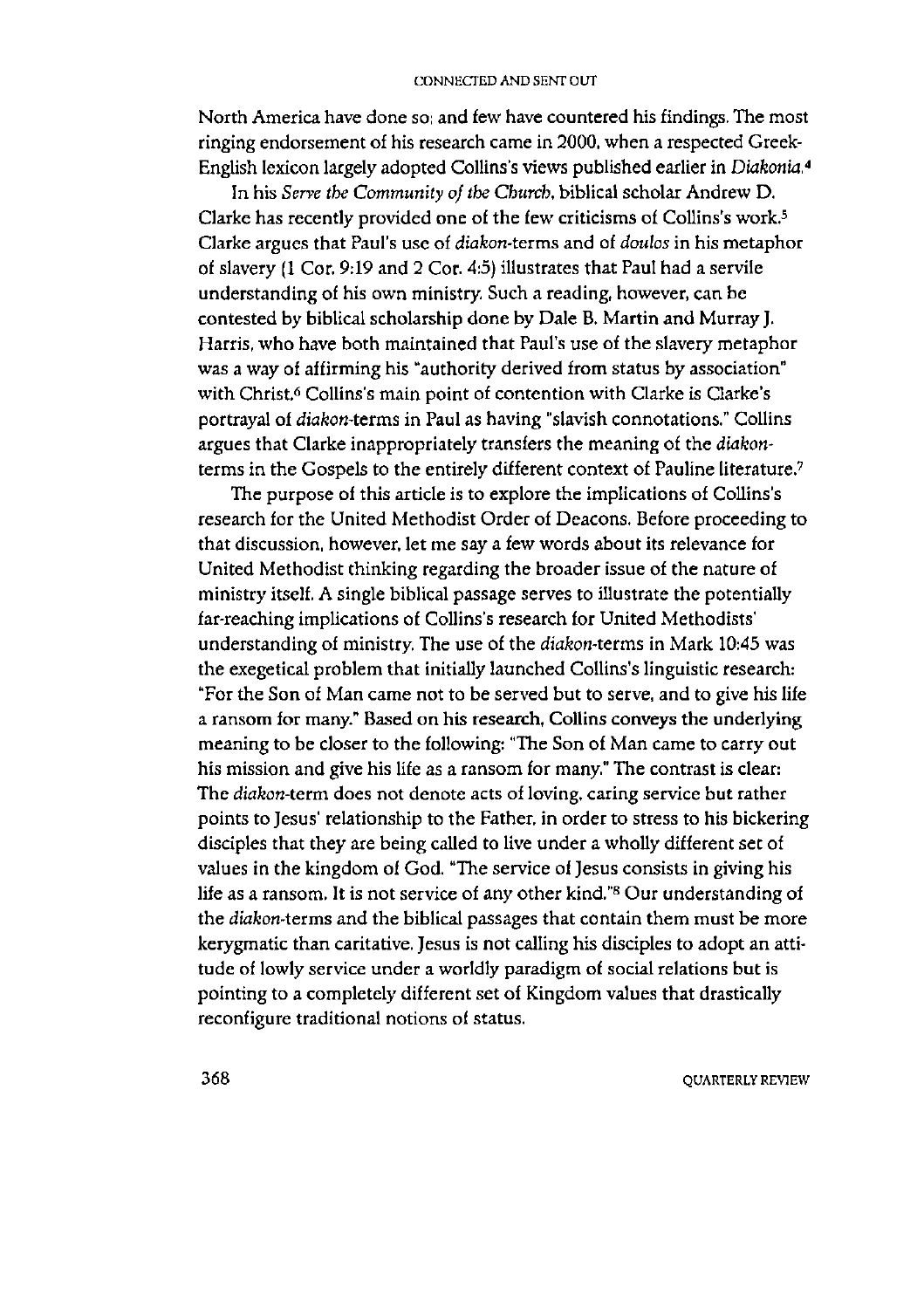#### BENJAMIN L. HARTLEY

In his 1990 text, Collins exhaustively demonstrates that every instance of the verb form of *diakonia* stresses the *relationship* of the minister to the church community that has given him or her authority and not the particular *nature* of the activity. Although such a discussion is beyond the scope of this article, Collins's research has radical implications for general Protestant assertions about the "ministry of all Christians," particularly in relation to the nature of the episcopacy and an understanding of ordination.<sup>9</sup>

It should be noted at the outset that, as a linguistic study, Collins's work does not claim that the meaning of the *diakon-woids* in the New Testament should exclusively define the meaning of ministry or the diaconate today. The Holy Spirit continues to guide the church in new directions for ministry. Since Scripture is our primary source for theological reflection, however, it is essential that the meaning of the *diakon-words* in Scripture be accurately understood if we are going to be faithful to the biblical meaning of ministry in our contemporary reflections on the nature of ministry,

This article will illustrate the fresh possibilities that Collins's research affords a United Methodist theology of the diaconate. In some respects, the focus upon the diaconate is an act of "putting the cart before the horse," since a theology of the diaconate should follow from and be incorporated into a reappraisal of United Methodist ecclesiology in light of Collins's research on the *diakon-terms.* Accordingly, I have not illuminated in this paper the various aspects of United Methodist polity that would have to change in order to accommodate these ideas. I do hope, however, that such a discussion will be generated from the thoughts put forward here.

Collins's research into the ancient church's understanding of the diakon-words has three principal components that are important for United Methodists to consider in our contemporary reflections on the diaconate.

# **Deacons' Work Is** *Not* **Identified with Social Welfare Work**

The first important insight with regard to the *diakon-words* is best framed in the negative, as a critique of current belief and practice. It may also be the most disturbing to current United Methodist deacons and, as such, must be addressed in a forthright manner. Collins and a growing consensus of other scholars contend that the *diakon-word* group never conveyed the idea of loving and caring service. This now-accepted meaning of *diakonia* was made popular in the nineteenth-century deaconess move-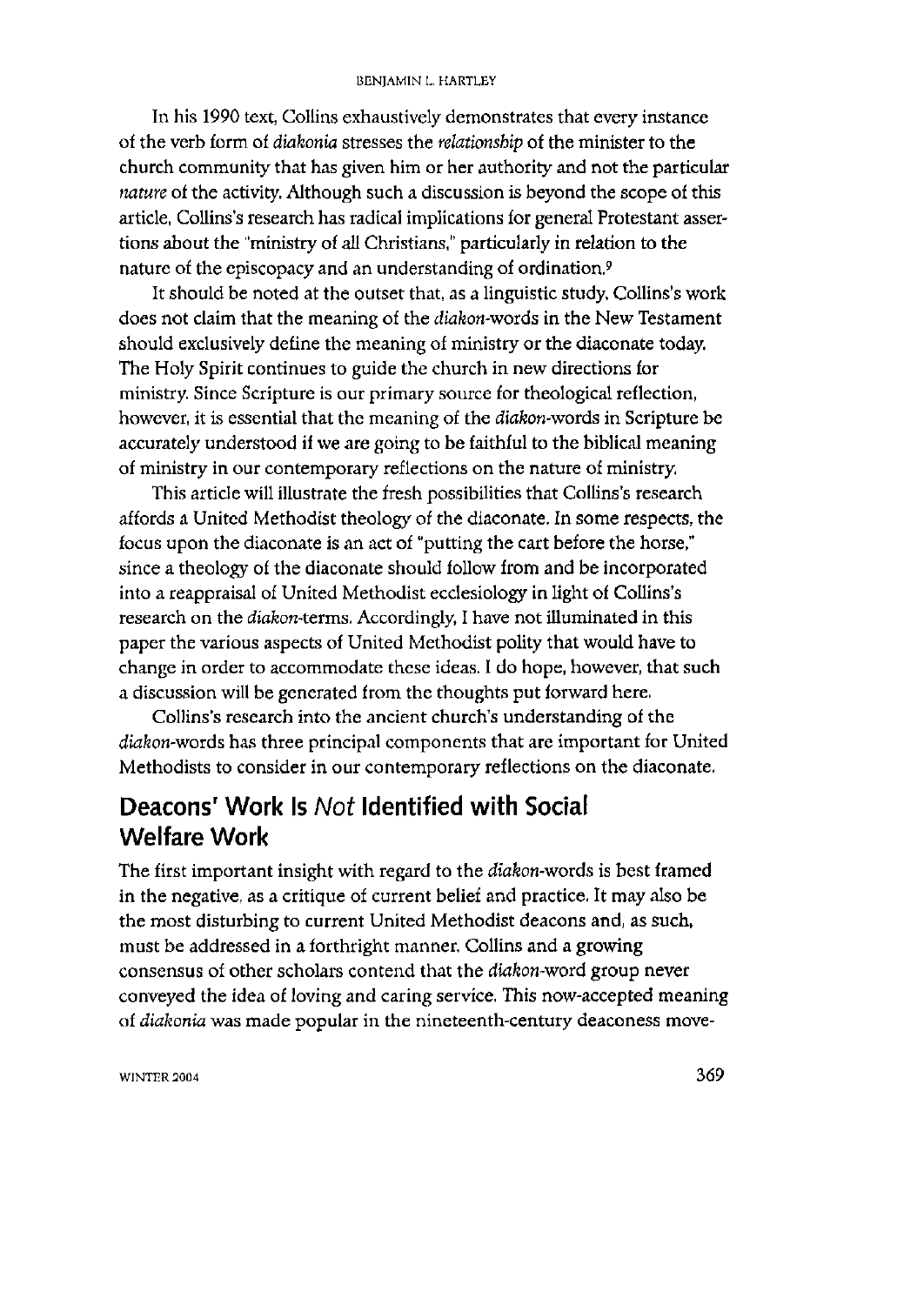ment in Germany and received academic support from German theologian Wilhelm Brandt in the 1930s.<sup>10</sup> The rudiments of Brandt's understanding of *diakonia* can be traced back easily to the Reformation period.

It is important to stress that Collins's interpretation of the *diakon*words by no means suggests an abandoning by anyone-deacons in particular-of ministries for the poor. Jesus' love for the "least of these" and the work with the poor on the part of deacons, elders, local pastors, and laypersons must continue if the church is to be faithful to the gospel message. Rather, it is the understanding of one-to-one correspondence between a deacon's identity and social welfare ministries that must change. We must be honest in admitting that work among the poor was not constitutive of diaconal or presbyteral identity in the biblical period, even though it has become a cherished part of contemporary deacons' heritage.

The implications of this aspect of Collins's research for United Methodist deacons are significant. The *Book of Discipline* asserts that "[f]rom the earliest days of the church, deacons were called and set apart for the ministry of love, justice, and service; of connecting the church with the most needy, neglected, and marginalized among the children of God."<sup>11</sup> This assertion of the biblical basis for deacons' ministry is called into question by Collins's research. Additionally, critics of deacons' ministries have noted that, if deacons' identity is constituted wholly by their work among the poor, then there is nothing unique about their ministry. After all, *all* Christians are called to care for their neighbors, with special attention given to the "least of these." While contemporary deacons may, in many circumstances, be persons who seek to focus a congregation's attention on the poor, the foundation for a theology of the diaconate is better constructed on other grounds.<sup>12</sup>

The 2000 *Book of Discipline's* ubiquitous use of "servant leadership" terminology (f 131-136), first employed in 1996, also must be revisited, since the n ew biblical research calls into question the meaning of *diakonia* as "servant leadership." In employing this terminology, United Methodists were, in many ways, following the example of the World Council of Churches in its use of the term *diakonia* in a theology of service throughout its publications.

Instead of "servant leader" terminology, our denomination might choose to return to the language of "representative ministry," utilized in the *Book of Discipline* from 1976 to 1992. This description of ordained ministry has been shown to be useful in ecumenical dialogues where a theology of ordained ministry has been discussed.<sup>13</sup> Such a move would be consistent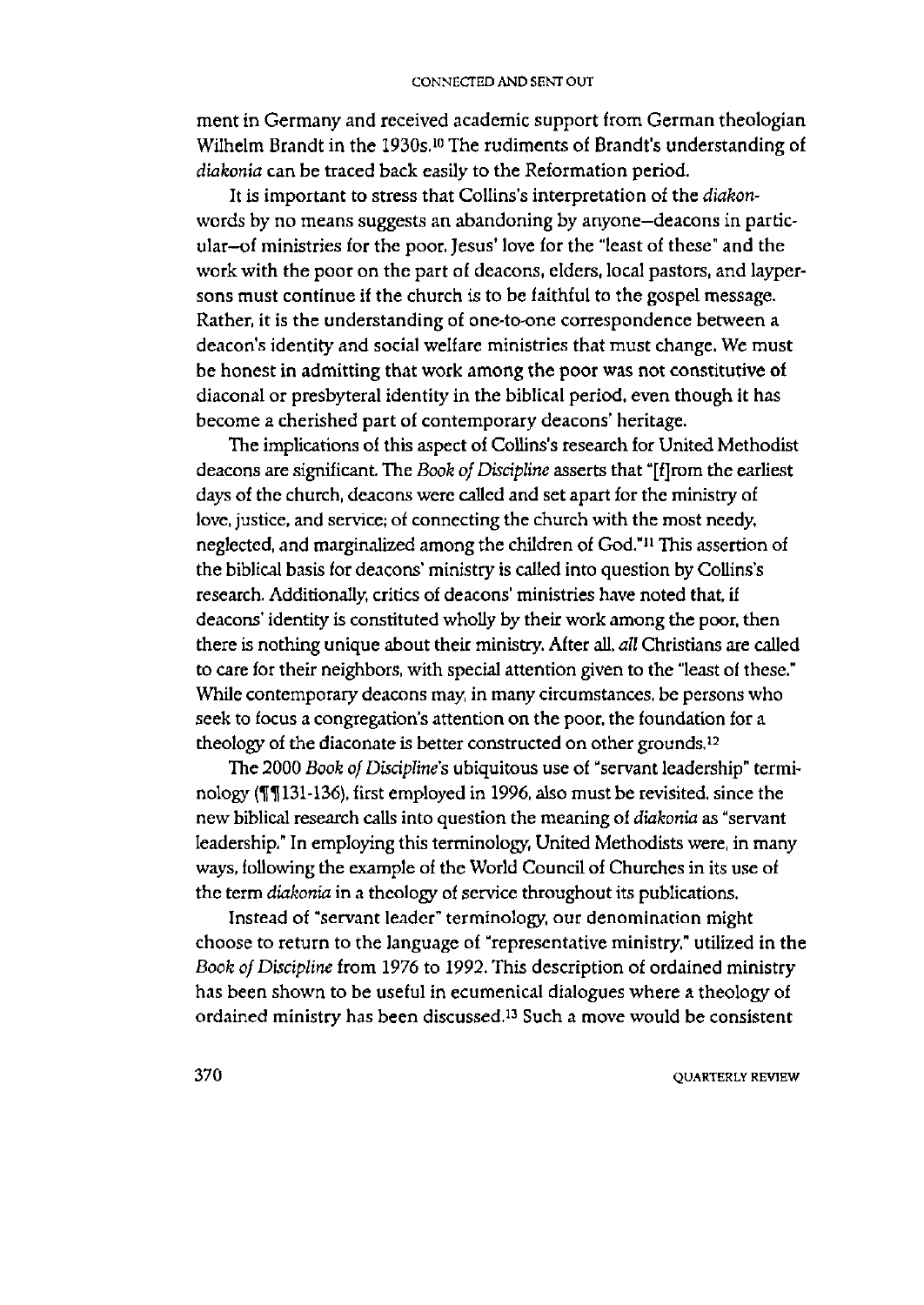with Collins's research on *diakonia,* which similarly affirms an emissarial, or representative, relationship between the minister (deacon or presbyter) and the community or bishop.

# **Deacons Are Given a "Connectional Mandate"**

If the foundation for a theology of the diaconate is best built on something other than the deacon's role in social welfare activities, what then ought this foundation be? Collins's research suggests that in the early church deacons were defined first and foremost by a close relationship with their bishop and, by extension, with the corporate body of believers, rather than by any particular function they may have performed. Such a relationship necessarily flows from the ecclesial nature of ministry itself. Deacons' functions in the early church were wide ranging and included distributing Communion to members not present for the community's corporate worship, care for the poor, financial administration, and preaching the Word. Of these many functions, only the distribution of the Eucharist and preaching constituted the "field of meaning" of the *diakon-words* in the ancient church. <sup>14</sup> This does not mean that contemporary deacons should have such limited responsibilities but rather that biblical reflection upon the *diakon-words* must begin with the relationality of the terms. The intense relational and interdependent nature of all the church's ministers (presbyters, bishops, and deacons) recalls the unambiguous sense of Jesus' mandate or mission from the Father in Mark 10:45, discussed above. *Diakonia*, or ministry, by definition, was imposed on a person.

Thus, Methodist understandings and practice of the itinerancy are faithful responses to a key element of the New Testament conception of *ministry, Add* to this the "brotherly love" of the clergy connection expressed in Charles Wesley's hymn "And Are We Yet Alive," and the richness of the New Testament models of ministry find faithful expression in Methodism indeed. The challenge for the contemporary United Methodist diaconate in this regard is to embody ways that deacons are also under a kind of "connectional mandate." That is, United Methodist deacons must be connected vitally to the worshiping congregation *and* also be clear about the bishop's mandate they have been given by virtue of their ordination. There can be no such thing as a "free agent" deacon.

United Methodists ought to consider how deacons might live out their mandate of accountability with the bishop or, more practically, with district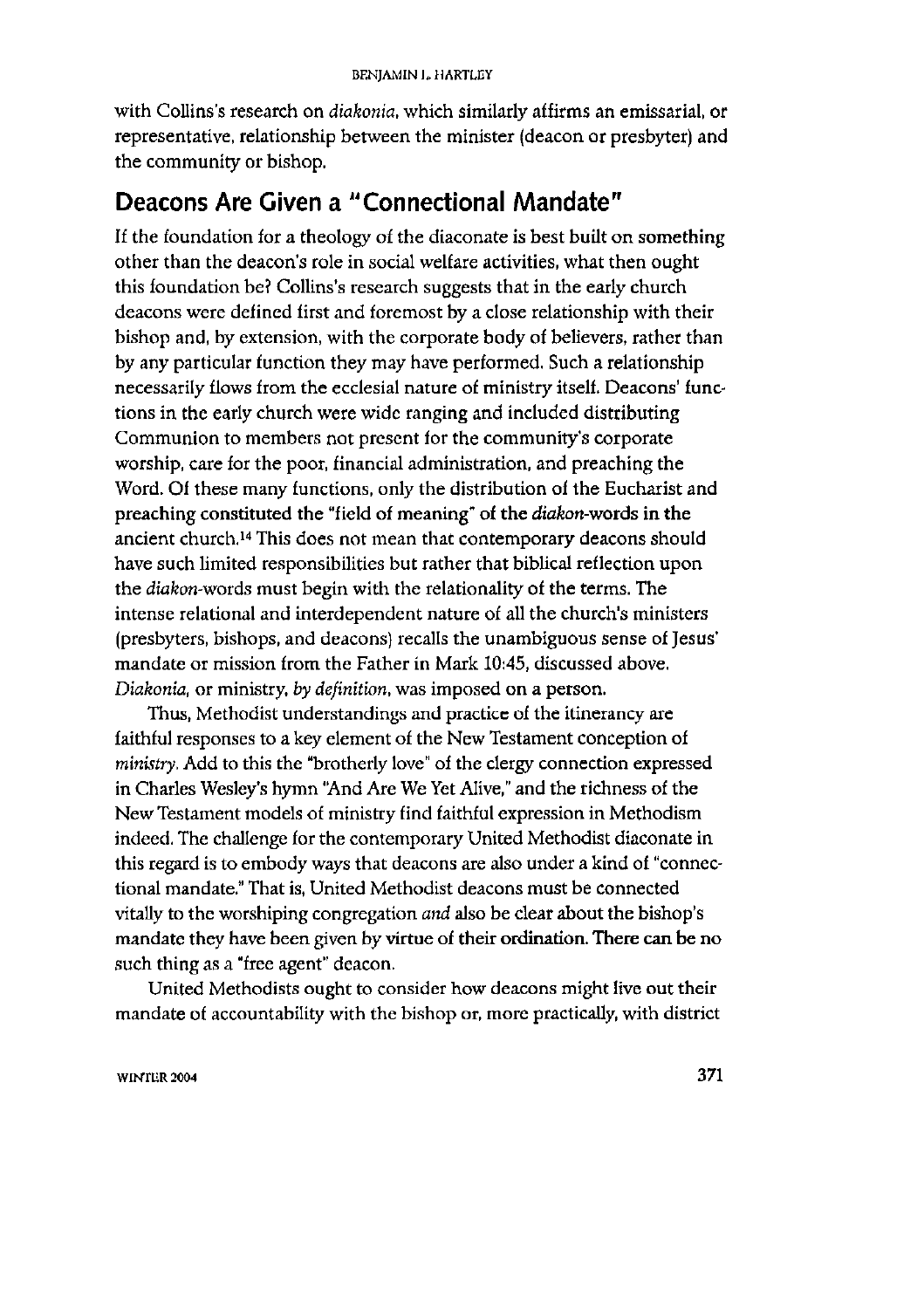superintendents who have also been given the ministry of *episkopé*, or "oversight." This need not necessarily be the same kind of itinerancy as that of elders; but the "spirit of the itinerancy" should find some practical expression in our polity for deacons. Some deacons already embody such a spirit as they have begun new ministries with a mandate from the bishop. Much education needs to take place among bishops and district superintendentsas well as among laity, elders, and even deacons themselves-to explicate the nature of the diaconate, so that deacons can be appointed to places that help define their unique ministry and make their connectional mandate clear. This educational task is made more complex by the simultaneous existence of two different forms of the diaconate in United Methodism, the lay office of deaconess and the ordained office of deacon.

Deacons must also continue to struggle to find a place for themselves in the liturgy. The *Discipline's* explanation of deacons' calling to "interrelate worship and service" is a fruitful line of theological reflection. Much work in this regard has already been done by Daniel Benedict and others.<sup>15</sup> United Methodists might also consider an additional vital use for deacons in the "liturgy" of the local church that occurs outside of Sunday morning worship. The Methodist "class leader" is a church office within our Methodist heritage that could be reclaimed by contemporary deacons.<sup>16</sup> Throughout our history there have been various attempts to use this vital office in ministries that incorporate many of the historic roles taken by deacons. These include visiting the sick, promoting serious discipleship among the faithful, and collecting offerings from class members to be used for the common good. Like class leaders, United Methodist deacons in the future may increasingly serve as non-stipendiary ordained persons in the church, much like their counterparts in other denominations.<sup>17</sup>

Many deacons, no doubt, are already serving as small-group ministry coordinators or Bible study leaders in their churches, given that so many of them have considerable training in Christian education. Deacons as leaders of small-group Bible studies, much like Methodist class leaders of the past, could work in close connection with pastors to assist the congregation in receiving the proclaimed Word of God. Such a role for deacons has also been proposed by Reformed theologian T. F. Torrance and was cited by Collins as a helpful practical response to his research findings.<sup>18</sup> As deacons are ordained to Word and Service, they could play an important part in revitalizing the historic role of class leaders in the contemporary church.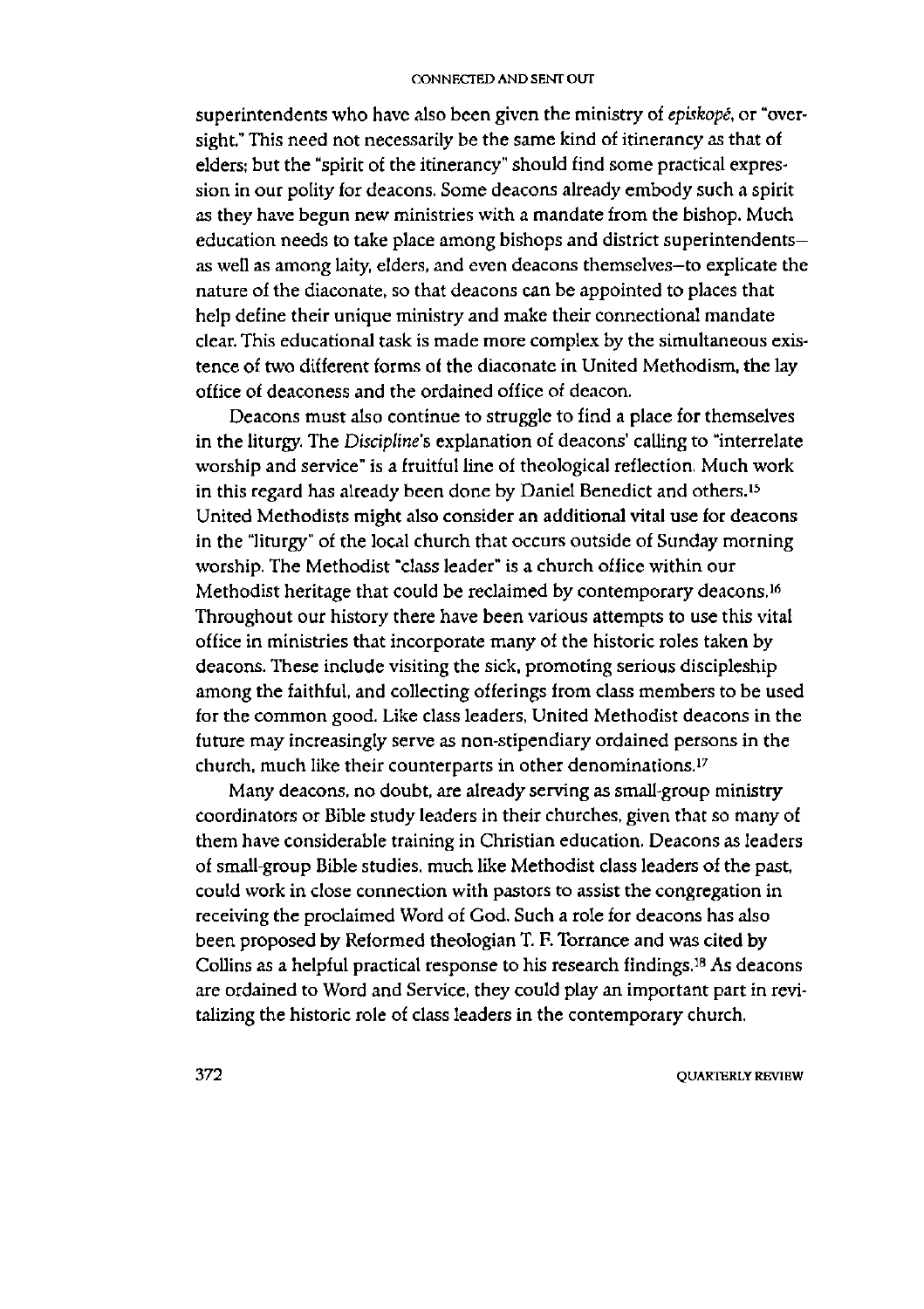#### BENJAMIN L. HARTLEY

Relating the Methodist office of class leader and the contemporary diaconate has implications for determining the desired number of deacons for The United Methodist Church. In the past, there was typically more than one class leader in a particular Methodist society. One of the first early examples in a church document describing the activities of deacons, the *Didascalia Apostolorum,* shows that there were at least two deacons working to keep order in a small but crowded worship setting. In The United Methodist Church in the United States, at present there are fewer than 1,200 deacons, compared to approximately 33,000 elders.

There are many reasons for this relatively low number of deacons, but a prime reason is most certainly the rather high requirements for formal, seminary-level education. There seems to be an unfortunate belief in the minds of many United Methodists (also expressed in the *Discipline)* that to be ordained as a deacon, the candidate must have a level of education virtually equivalent to that of an elder. The mandate for ministry embodied in ordination is given not because of a person's educational level but rather because the church believes God has given her or him gifts for fruitful ministry. United Methodist deacons have far more formal theological education than deacons in other denominations in North America.<sup>19</sup> It is worth considering whether, in the tradition of many Methodist deaconess training institutions in the late nineteenth and early twentieth centuries, instituting deacons' training schools at the annual conference level might not be a better way to prepare deacons for ministry. This is the contemporary training model for Episcopalian and Roman Catholic ordained deacons. Competence for ministering the Word of God need not require seminary-level education.

The need for such training schools has been suggested at other times in our church's history, including in the pages of a predecessor of this very journal in 1886. Holiness theologian and Methodist Episcopal clergyman Daniel Steele argued that our denomination's seminaries were valuable for the excellent theological education they provided but that there were many people needing to be equipped for ministry for whom seminary-level education was not the right preparation.<sup>20</sup> Many of these people possessed gifts for ministry but were poor; and because they could not afford or did not want a classical theological education, they were not being used effectively by the Methodist Episcopal denomination. Notwithstanding current sources of funding that might partially address the financial barriers to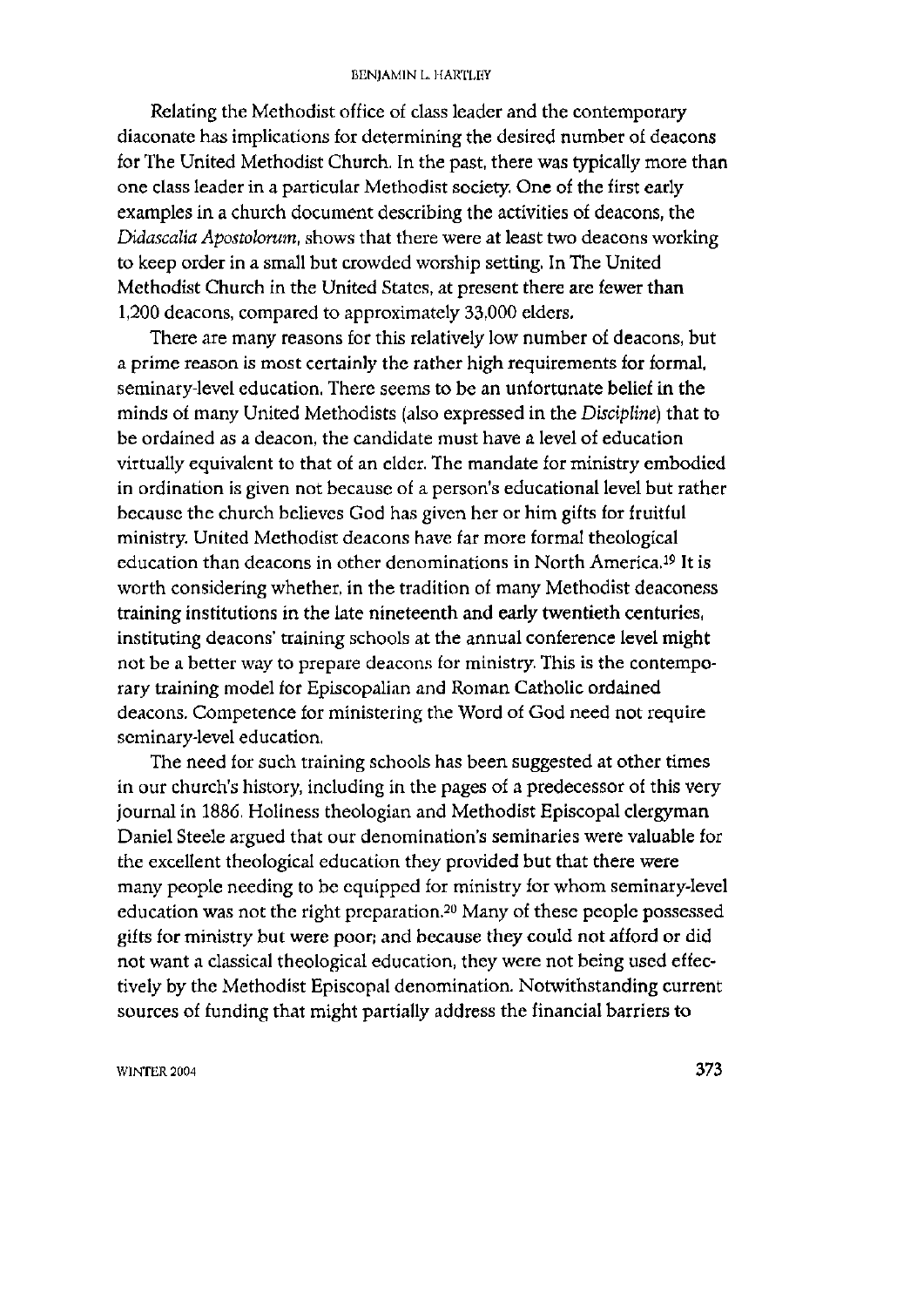seminary, additional constraints such as time, location, or academic ability similarly might limit persons today who could otherwise be very gifted members of the United Methodist diaconate.

In carrying out their role in maintaining the cohesiveness of the church community, deacons should be utilized as agents from the local church community in distributing the Lord's Supper to people who, due to illness or other reasons, are unable to be present at the community's weekly worship service. This would be a powerful representation of the extension of the church's ministry, which has deep roots in the tradition of the diaconate. Recent proposals at General Conference to give deacons the ability to preside at the celebration of the Lord's Supper in particular localities would have the effect of severing a relationship between a gathered community and an absent member or members-a relationship the deacon is called to keep vibrant. What better way to address the needs that precipitated these General Conference proposals than to bring the previously consecrated Communion elements from a local church worship service to persons unable to attend as an expression of their inclusion? Such arrangements will take planning and coordination, but the barriers to such action in most circumstances do not seem insurmountable.

At the annual conference level, the fellowship of the Order of Deacons currently in place may serve as a model for a cohesive community that, in turn, can be expressed in local church contexts. The experience of chapters of the Order of Deacons in annual conferences suggests that deacons (in part due to their smaller numbers) have had a much easier time developing a sense of community amongst themselves than have their colleagues in the Order of Elders. The Orders of Deacons can also be the context for strengthening the relationship between deacons and the bishops and district superintendents who serve in the annual conference's ministry of oversight. Annual conference chapters of the Orders of Deacons have helped their members to reflect theologically on the nature of their ministry, which has, in turn, illuminated for other United Methodists the deacon's historic place in the church.

What has been most surprising is that most deacons in The United Methodist Church have not followed their counterparts in the Episcopal or Roman Catholic traditions in adopting the title *Deacon*, choosing instead the general title for ordained persons, Reverend. This has unfortunately blurred their distinct identity for many persons in local churches. Although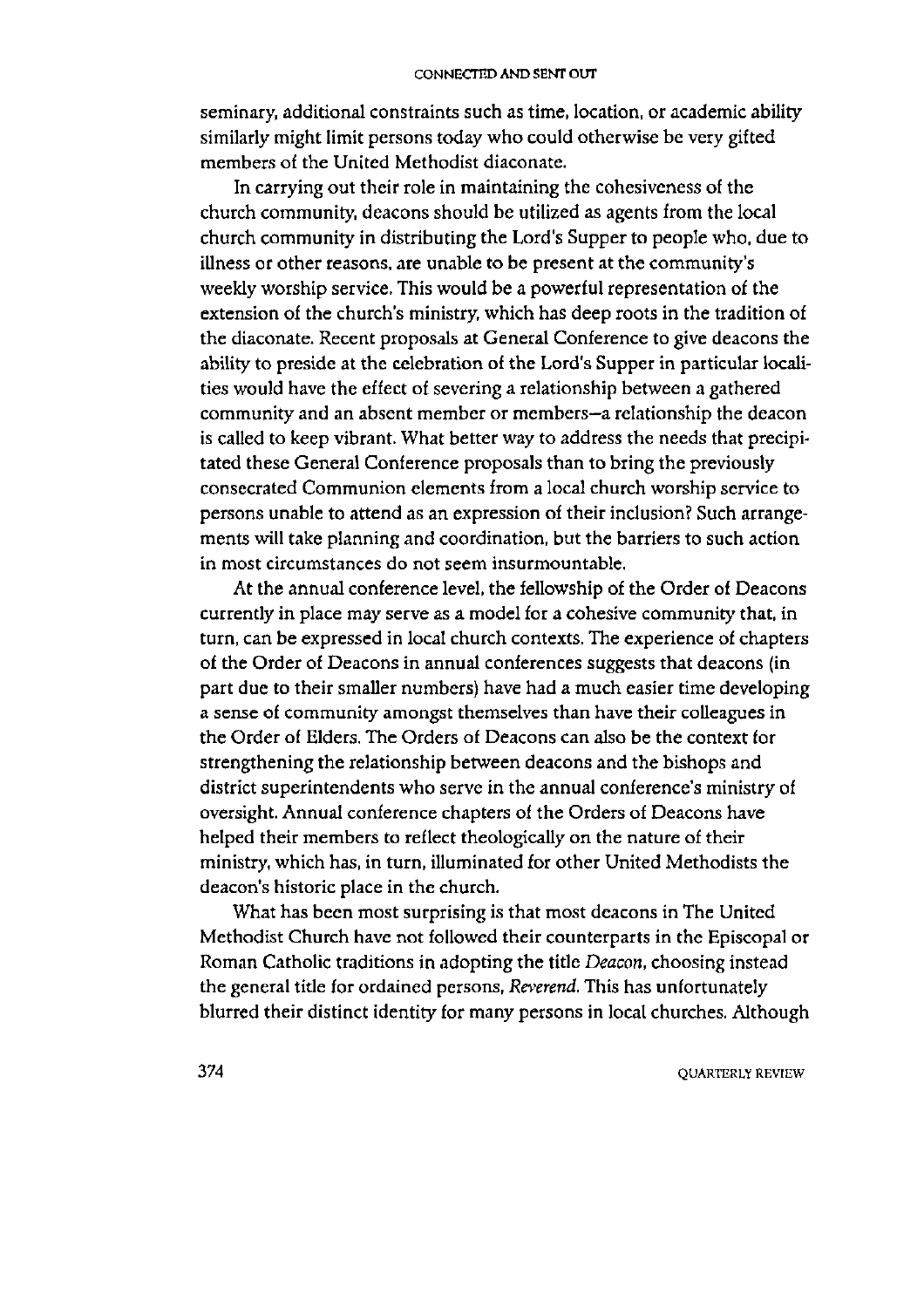minor in some respects, the choice to name one's own place in the church should be symbolically very important for deacons and the church at large. Referring to deacons as "Reverend" has served to confuse rather than to clarify the deacon's role in the church, even though its use has most likely emerged out of a desire rightfully to assert deacons' important place as ordained leaders in the church.

### **Deacons Are "Go-between" Missionaries**

Considered along with the emphasis on the integral importance of the deacon's "connectional mandate." understanding the deacon as "gobetween" has the most potential to revitalize a vision for the diaconate in The United Methodist Church that is true to the biblical meaning of *diakonia*. Of those scholars and church leaders who have been aware of Collins's contributions, the image they have most frequently utilized to describe the role of the deacon has been that of a "go-between." A reinterpretation of Acts 6 best exemplifies this idea.<sup>21</sup>

More than any other passage in Scripture, Acts 6 has long been believed to represent the Christian movement's selection of its first deacons. While most scholars agree that this was probably not the case the office of deacon most clearly developed only years later-the passage has been influential from very early times in relation to the diaconate. When one applies the new research on the *diakon-words* to this passage, it greatly alters and expands the older (and erroneous) understanding, in which the "seven" were seen as "table waiters" in charge of providing for the material needs of Greek-speaking widows.

As in earlier chapters, in Acts 6 Luke utilizes the diakon-words to describe the sacred mandate given by God to Paul and other ministers, or *diakonoi,* to preach the gospel. The fact that, in the next chapter, Stephen, one of the seven, does precisely this is just one of the many indications that the work the seven were assigned to do was to be ministers of the Word to linguistically different and socially marginalized Greek widows. The other disciples continued to preach in Aramaic in the local temple, where these Greek widows could not enter. In a wonderful example of the early church's responsiveness to the leading of God's Spirit, a new cadre of Greek-speaking ministers was formed to mee t the spiritual needs of a previously neglected part of the community. The new ministers served as vital go-betweens, or emissaries, for different groups within the church.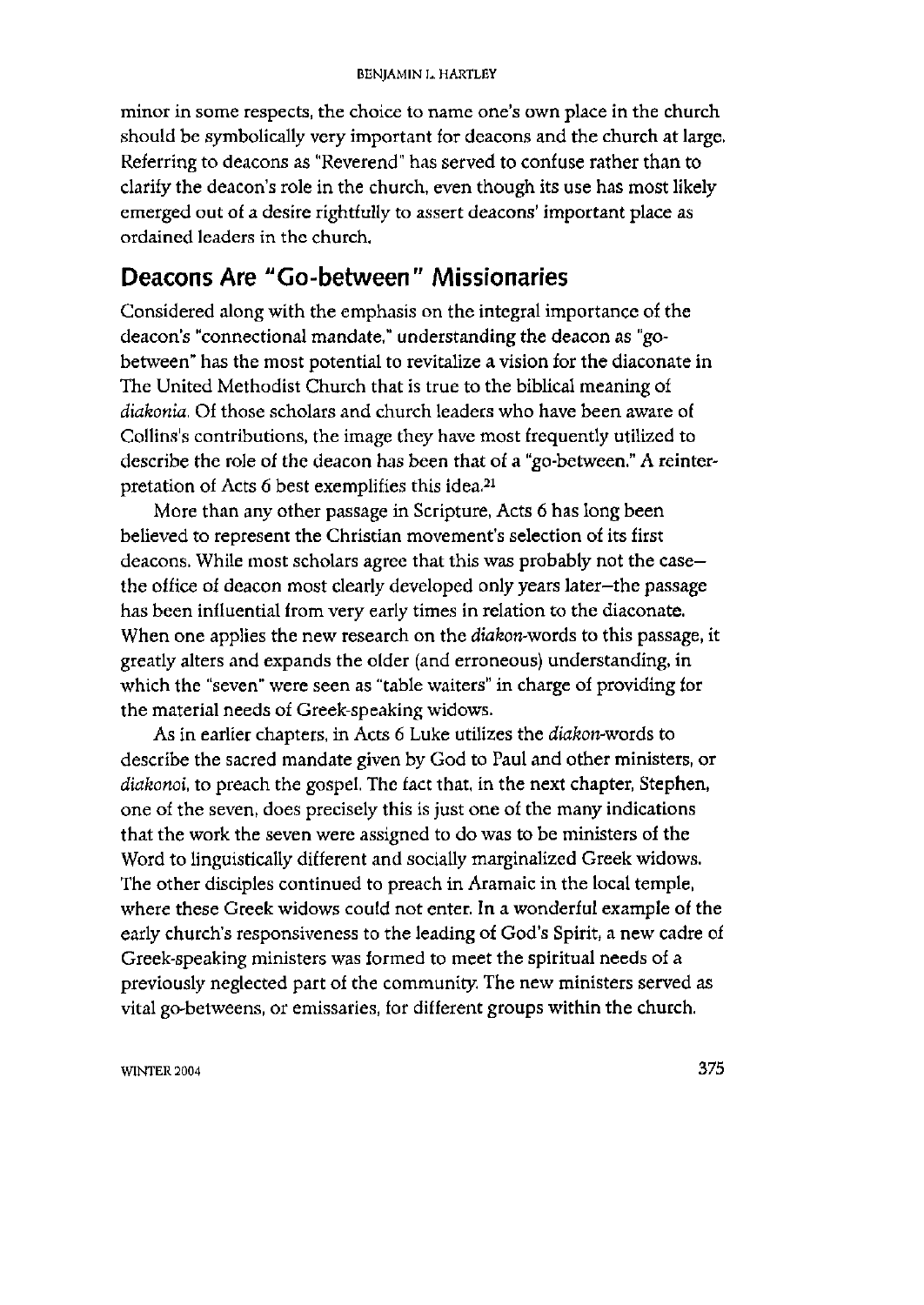Later in Luke's account of the spread of the gospel, the idea of gobetween or emissary is even more clearly expressed in the delegation sent from the church in Antioch to the church in Jerusalem to provide assistance needed because of the threatening famine in Jerusalem. The NRSV fails to convey the power of the *diakon-word* used here by translating it as "relief to the believers." When the *diakon-word* is used in its full meaning, the passage can be read to say, "Without exception the community of disciples determined to send *representatives on a mission* to the brothers and sisters living in Judea." $22$  Great importance was placed on maintaining the fellowship in the church across geographical distance, and the delegation of "go-betweens" served that role.

Read in light of the new insights on the *diakon-words,* these passages yield many fresh possibilities for United Methodist deacons. Norwegian theologian Kjell Nordstokke has written most powerfully on the transformative potential that a reinterpretation of these biblical words could have for contemporary deacons. The ministry of deacons, Nordstokke contends, "should not primarily be interpreted as self-humiliation and servility, but as conscious mission with divine authority and with the mandate to be a gobetween in contexts of conflict and suffering."<sup>23</sup> Just as Jesus described his own mission in Mark 10:45 not as lowly service but as deriving from a wholly (and holy!) other Source, so also are deacons given a mandate from God under the values of God's kingdom. There is no need to appeal to a weaker "theology of service." Love and humility *are* a part of the deacon's ministry—as they are constitutive of *all* Christian discipleship shaped by the Cross. However, these traits are not best understood as constitutive of deacon's ministry *per se.* A corrective to the abuses of ecclesiastical hubris of Christendom is not found in a ministry that follows secular trends where "the world provides the agenda"; rather, as Jesus taught, it is found by operating under a radically different set of values in the Kingdom.<sup>24</sup>

What would happen in United Methodism if even just one hundred deacons in the United States followed the example of the disciples in Acts 6 and worked as go-betweens to build bridges of interpersonal relationships between immigrant and nonimmigrant communities, or Native and Anglo-American communities, for the sake of the gospel? On a more global scale, how can United Methodists better follow the example of Acts 11:29 in sending delegations of missionaries between the global North and global South to better be partners in mission around the world? The changing real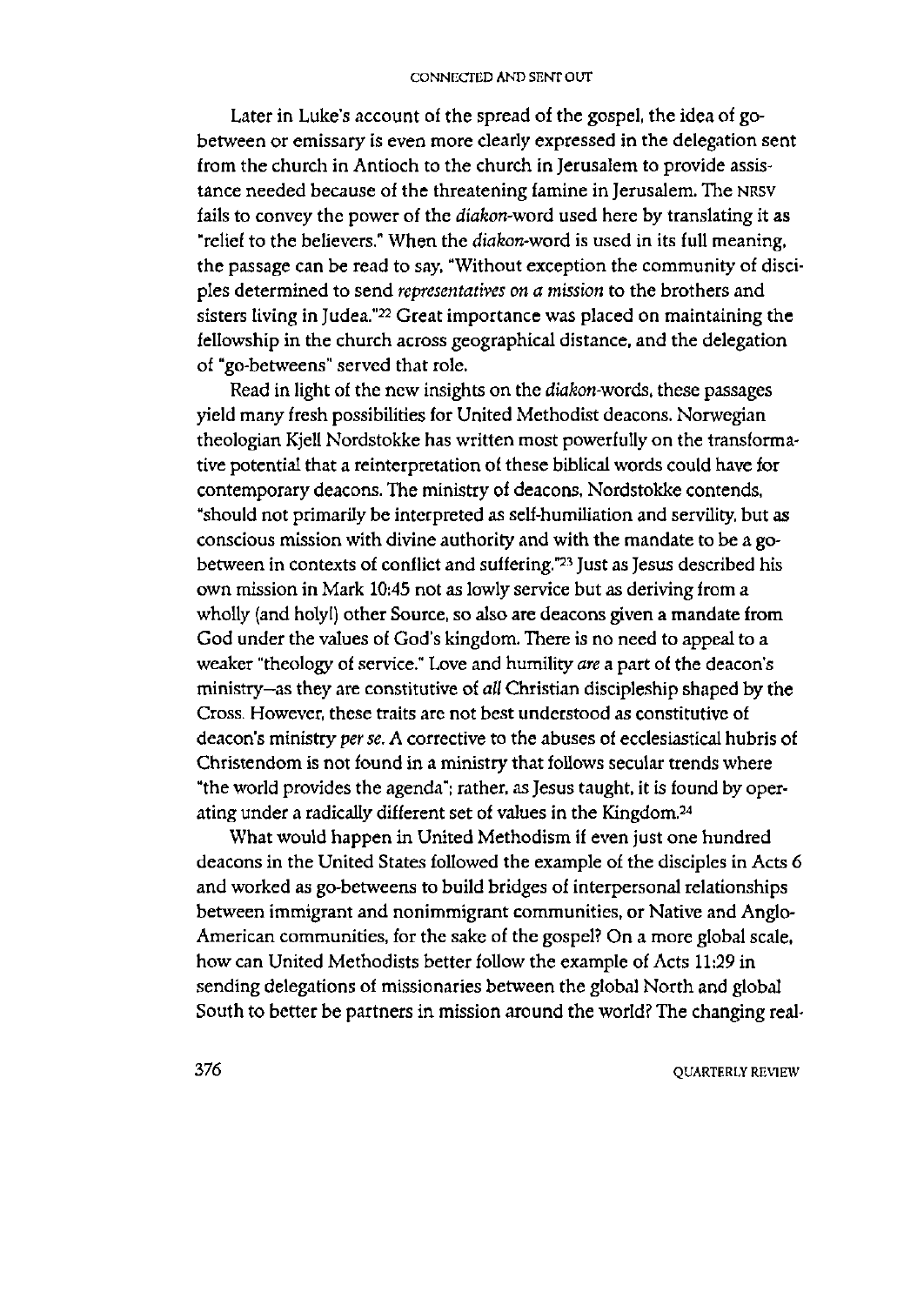ities of global Christianity and the demographic changes in North America require a similarly bold stance as that taken by the disciples in Acts 6.25

The closing words from a recent sermon by the Episcopal bishop of Bethlehem on the occasion of a deacon's ordination seem fitting for this challenge to rethink our understanding of deacons in United Methodism. As we too turn our attention to Bethlehem in this season, may we deacons in particular seek to reinterpret our ministry, our *diakonia,* in a fresh, bold way that is worthy of the connectional mandate we have been given.

Jesus' faithfulness, Jesus' bold compassion, Jesus' plain speaking of the truth, got him killed. It is the faithful, compassionate, truthful one whom God raised from the dead, illuminating forever the question of whether faithfulness, compassion, and truthfulness are worth it. Results we may not see in proportion to our dreams and ambitions, and maybe we will see them, but either way, we are part of something that moves from resurrection to resurrection, part of a process that is infinitely bigger than ourselves. By the grace of God you are what you are, and that grace *must not* be received in vain, Be bold, be powerful, be confident: dare to be deacons.<sup>26</sup>

*Benjamin L. Hartley is a Th.D. student at Boston University School of Theology and an ordained deacon in the West Michigan Annual Conference,* 

### **Endnotes**

1. John N. Collins, Diakonia: Reinterpreting the Ancient Sources (New York and Oxford: Oxford University Press, 1990).

2. *The Diaconate as Ecumenical Opportunity: The Hanover Report of the Anglican-*Lutheran International Commission (London: Anglican Communion Publications, 1996), 20. Online at [http://www.anglicancommunion.org/docu](http://www.anglicancommunion.org/docu-)ments/lutheran/hanover.html.

3. My cautious approach to Collins's work is evident in both the book I coauthored with Paul Van Buren, *The Deacon: Ministry through Words of Faith and Acts of Love* (Nashville: General Board of Higher Education and Ministry, 1999) and in my article "Deacons as Emissary-Servants: A Liturgical Theology," *Quarterly Review* 19/4 (Winter 1999): 372-86. This article is available on my website ([http://www.deaconpages.org\)](http://www.deaconpages.org), along with other diaconate articles, a bibliography, and ecumenical links to websites on the diaconate.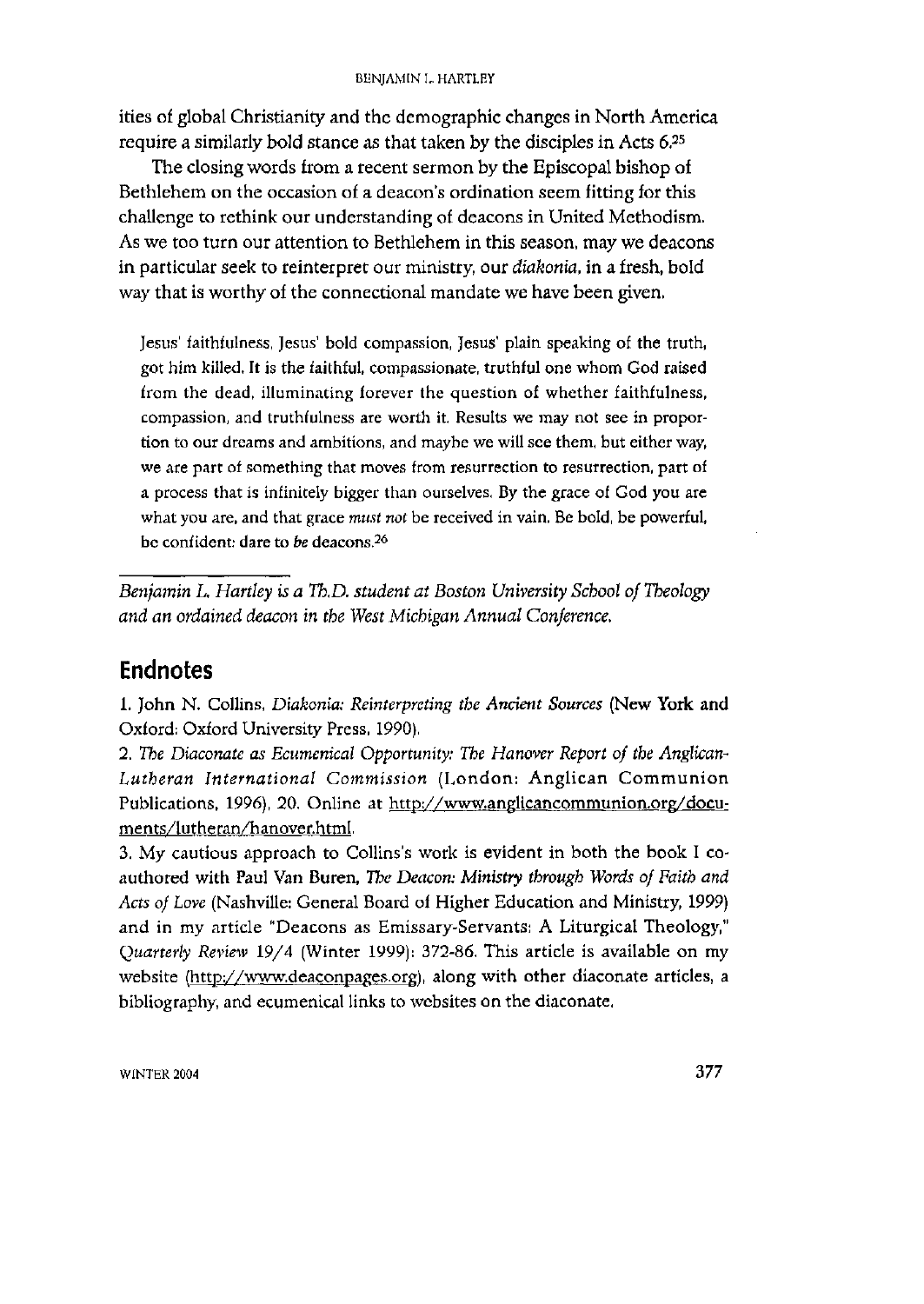4. For a review of much of the scholarly and ecclesial reaction to his work, see John Collins's most recent book, *Deacons and the Church: Making Connections between Old and New* (Leominster, UK: Gracewing; Harrisburg, PA: Morehouse, 2002). See also Frederick W, Danker, Walter Bauer, William Arndt, *A Greek-English Lexicon of the New Testament and Other Early Christian Literature,* 3rd. ed. (Chicago: University of Chicago, 2000). For a brief, otherwise unpublished, essay by Collins on this lexicon's use of his research, see my website. The first German publication seriously to incorporate Collins's work was Hans-Jürgen Benedict, "Beruht der Anspruch der evangelischen Diakonie auf einer Mißinterpretation der antiken Quellen? John N. Collins Untersuchung 'Diakonia'" Pastoraltheologie 89/9 (September 2000): 349-64. The most recent treatment of Collins's work is another German publication: Volker Herrmann, Rainer Merz, Heinz Schmidt, Hrsg., *Diakonische Konturen: Theologie im Kontext sozialer Arbeit,* vol. 18 in a series by the Diakoniewissenschaftlichen Instituts of the University of Heidelberg (Heidelberg, Germany: Universitatsverlag, 2003). The president of the Evangelical Church in Germany's diaconal work, Jürgen Gohde, has also delivered an address noting the implications of Collins's research for the traditional German understanding of diaconal work. See his "Die Aufgabe der Diakonie im zukünftigen Europa," found online at [http://www.diakonie.de/downloads/Gohde-Promotion2003.pdf.](http://www.diakonie.de/downloads/Gohde-Promotion2003.pdf) The Church of England's report *For Such a Time as This: A Renewed Diaconate in the Church of England* (London: Church House Publishing, 2001) utilizes Collins's contributions considerably in its reflections upon the diaconate.

5. Andrew D. Clarke, *Serve the Community of the Church* (Grand Rapids, MI, and Cambridge, UK: Eerdmans, 2000), 233-45.

6. Dale B. Martin, *Slavery as Salvation: The Metaphor of Slavery in Pauline Christianity* (New Haven: Yale University Press, 1990), 134; Murray J. Harris, *Slave of Christ: A New Testament Metaphor for Total Devotion to Christ* (Leicester, UK: Apollos, 1999), 138.

7. John N. Collins, personal correspondence, July 29, 2004. For further detail on the nature of Paul's use of *diakon*-terms, see Collins's Diakonia: *Reinterpreting the Ancient Sources.* 

8. John N. Collins, *Deacons and the Church*, 30. Here Collins provides a lengthier interpretation of this and other scriptural passages.

9. Ibid., 194. John N. Collins, "Deacons among the Baptized," Diakoneo (Pentecost 2002); online at [http://www.deaconpages.org.](http://www.deaconpages.org) See also John N. Collins, *Are All Christians Ministers?* (Collegeville, MR : Liturgical Press, 1992).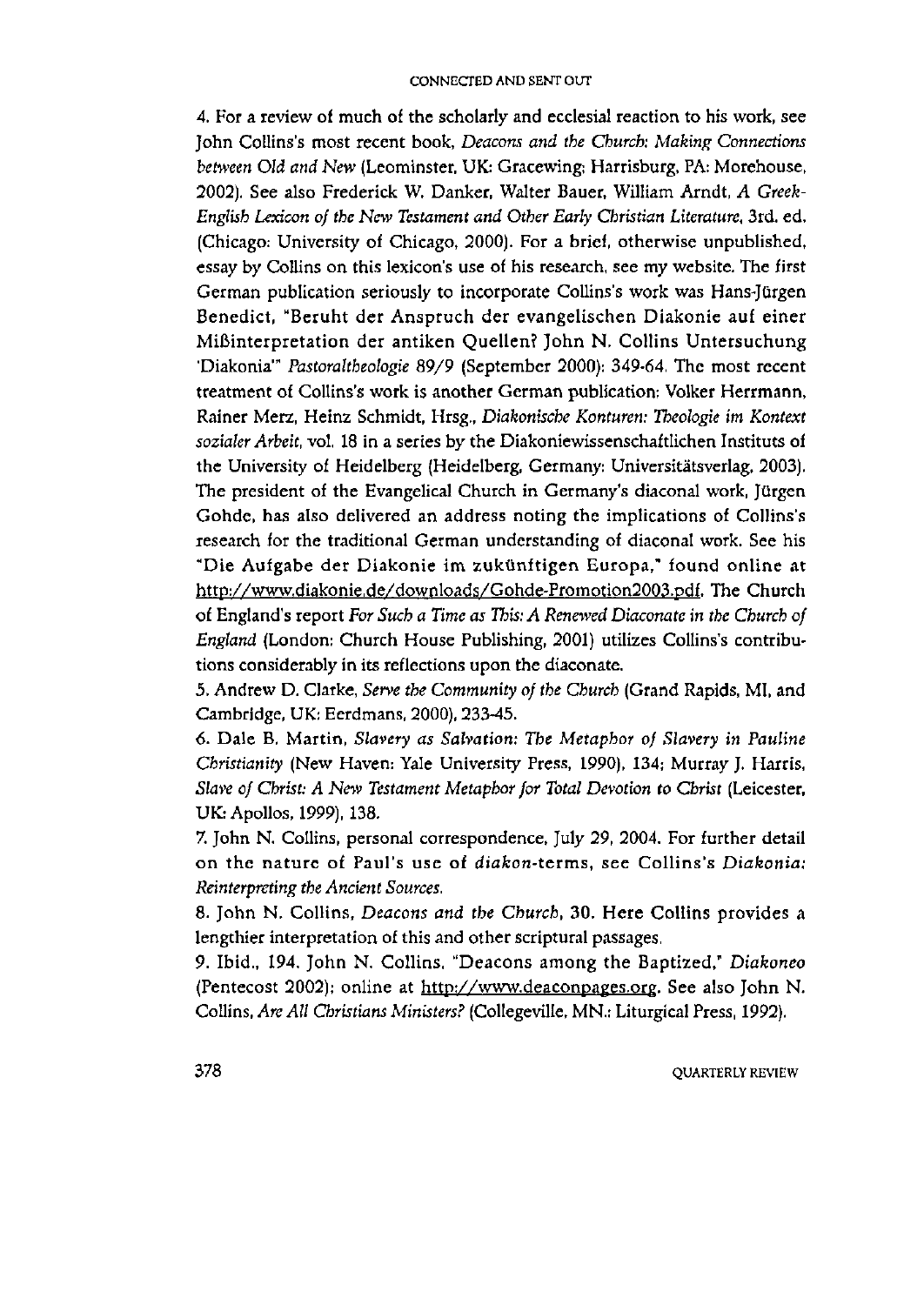10. Wilhelm Brandt, *Dienst und Dienen im Neuen Testament* (Gutersloh: Bertelsmann, 1931). Brandt's research was adopted in an article by H.W. Beyer on the diafeon-words in Gerhard Kittel, ed., *Theological Dictionary of the New Testament* (Grand Rapids, MI: Eerdmans, 1964), vol. 2.

11. *The Book of Discipline of the United Methodist Church-2000* (Nashville: The United Methodist Publishing House, 2000), [319.

12. In *The Deacon,* I utilized this language of *focus* to describe the differences between the ministries of deacons and elders, relying on an essay by Robert Hannaford, "Towards a Theology of the Diaconate," in Christine Hall, ed., *The Deacon's Ministry* (Leominster, UK: Gracewing, 1992).

13. For a United Methodist review of this material, see Gerald F. Moede, "The Permanent Diaconate Revisited," Occasional Papers 79 (Nashville: United Methodist Board of Higher Education and Ministry, 1989).

14. Collins, *Diakonia,* 244.

15. The ordained diaconate and its predecessor, the lay office of diaconal minister, has been seeking for some time to build a more ecclesial identity for the diaconate, with a place in the local church's liturgy. See Rosemary Skinner Keller, Gerald F, Moede, and Mary Elizabeth Moore, *Called to Serve: The United Methodist Diaconate* (Nashville: United Methodist General Board of Higher Education and Ministry, 1987), 73. See also Daniel Benedict, "Elders and Deacons: Renewed Orders and Partnerships in Leading Worship," *Quarterly Review 19/4* (Winter 1999-2000): 387-403; Karen B. Westerfield Tucker, "The Liturgical Ministries of the United Methodist Deacon: Continuity and Change," *Methodist History* 39/2 (January 2000): 82-98,

16. For an excellent contemporary treatment of class meetings and class leaders and how they fit in Wesley's connection, see D. Michael Henderson, *John Wesley's Class Meeting: A Model for Making Disciples* (Nappanee, Indiana: Evangel, 1997).

17. In 1999-2000, I surveyed 516 deacons in five denominations in the United States. Over 90 percent of United Methodist deacons stated that they were paid for the work they do as a deacon, compared to 35 percent of Roman Catholic deacons and 15 percent of Episcopalian deacons. Approximately 70 percent of Lutheran deaconesses and diaconal ministers were paid for their work. The results are available on my website as well as in a monograph series published by the North American Association for the Diaconate (Episcopal). Benjamin L. Hartley, *An Empirical Look at the Ecumenical Diaconate in the United States,*  Monograph Series No. 16 (Providence, Rhode Island: North American